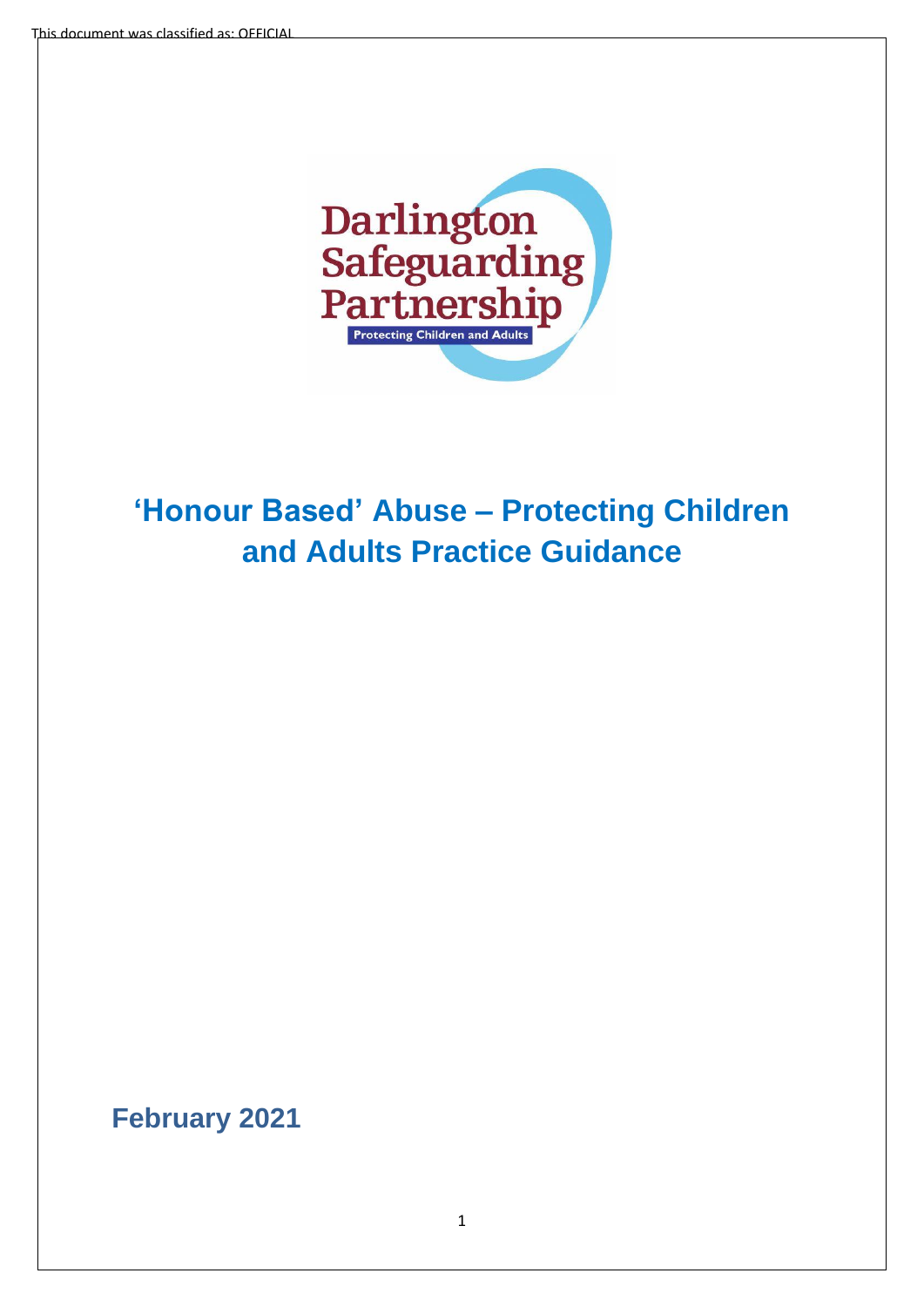## **Version Control**

| <b>Title</b>   | 'Honour Based' Abuse Practice Guidance |
|----------------|----------------------------------------|
| <b>Version</b> | <b>DSP 2.1</b>                         |
| <b>Date</b>    | <b>July 2019</b>                       |
| Author         | Safeguarding Partnership Business Unit |

| <b>Update and Approval Process</b> |                      |                  |                                                                                           |  |  |
|------------------------------------|----------------------|------------------|-------------------------------------------------------------------------------------------|--|--|
| <b>Version</b>                     | Group/Person         | <b>Date</b>      | <b>Comments</b>                                                                           |  |  |
| DSP1                               | <b>Business Unit</b> | <b>July 2019</b> | Rebranded under new<br>Safeguarding<br>arrangements to<br>reflect Statutory<br>Guidance.  |  |  |
| <b>DSP 2.1</b>                     | <b>Business Unit</b> | February 2021    | Updated with the<br>Learning and<br>Development sub-<br>group and Jo Hall<br><b>CDDFT</b> |  |  |
|                                    |                      |                  |                                                                                           |  |  |

| <b>Issue Date</b>        | February 2021 |
|--------------------------|---------------|
| <b>Review Date</b>       | February 2023 |
| <b>Reviewing Officer</b> |               |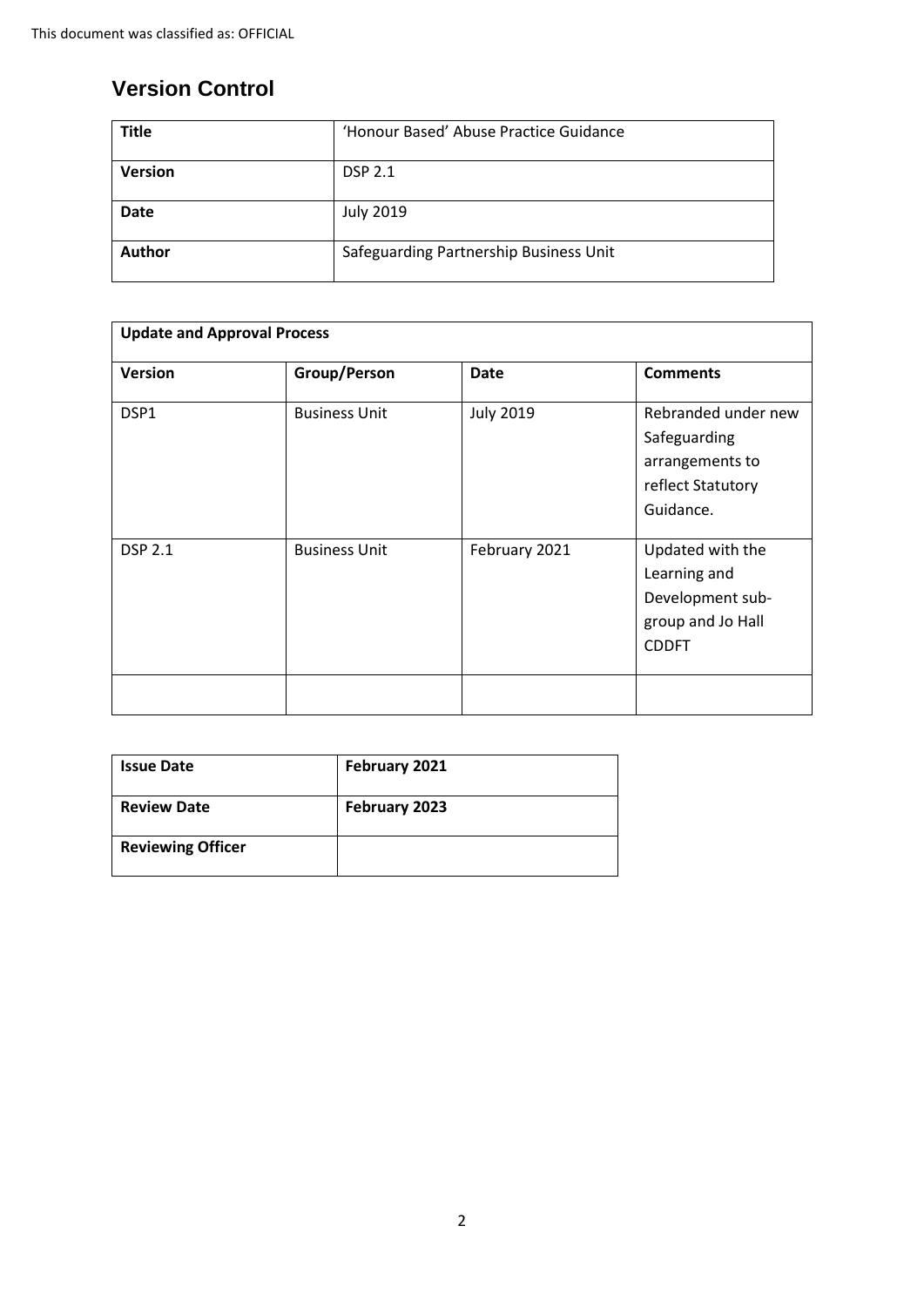# **Contents**

| <b>Number</b>  | <b>Section Title</b>                                                                         | Page(s)  |
|----------------|----------------------------------------------------------------------------------------------|----------|
| 1              | Introduction                                                                                 | 4        |
| 2              | Definition of Honour Based Abuse                                                             | 4        |
| 3              | Legislation                                                                                  | 4        |
| 4              | When does Honour Based Abuse Occur?                                                          | $4-6$    |
| 5              | Impact on Victims                                                                            | 6        |
| 6              | Honour Based Abuse as a form of Domestic Abuse                                               | 7        |
| $\overline{7}$ | The Domestic Abuse, Stalking and Honour Based<br>Abuse Risk Assessment Check List (DASH-RIC) | 8        |
| 8              | Responding to Honour Based Abuse                                                             | $8 - 17$ |
| 9              | Resources and Reference List                                                                 | 17       |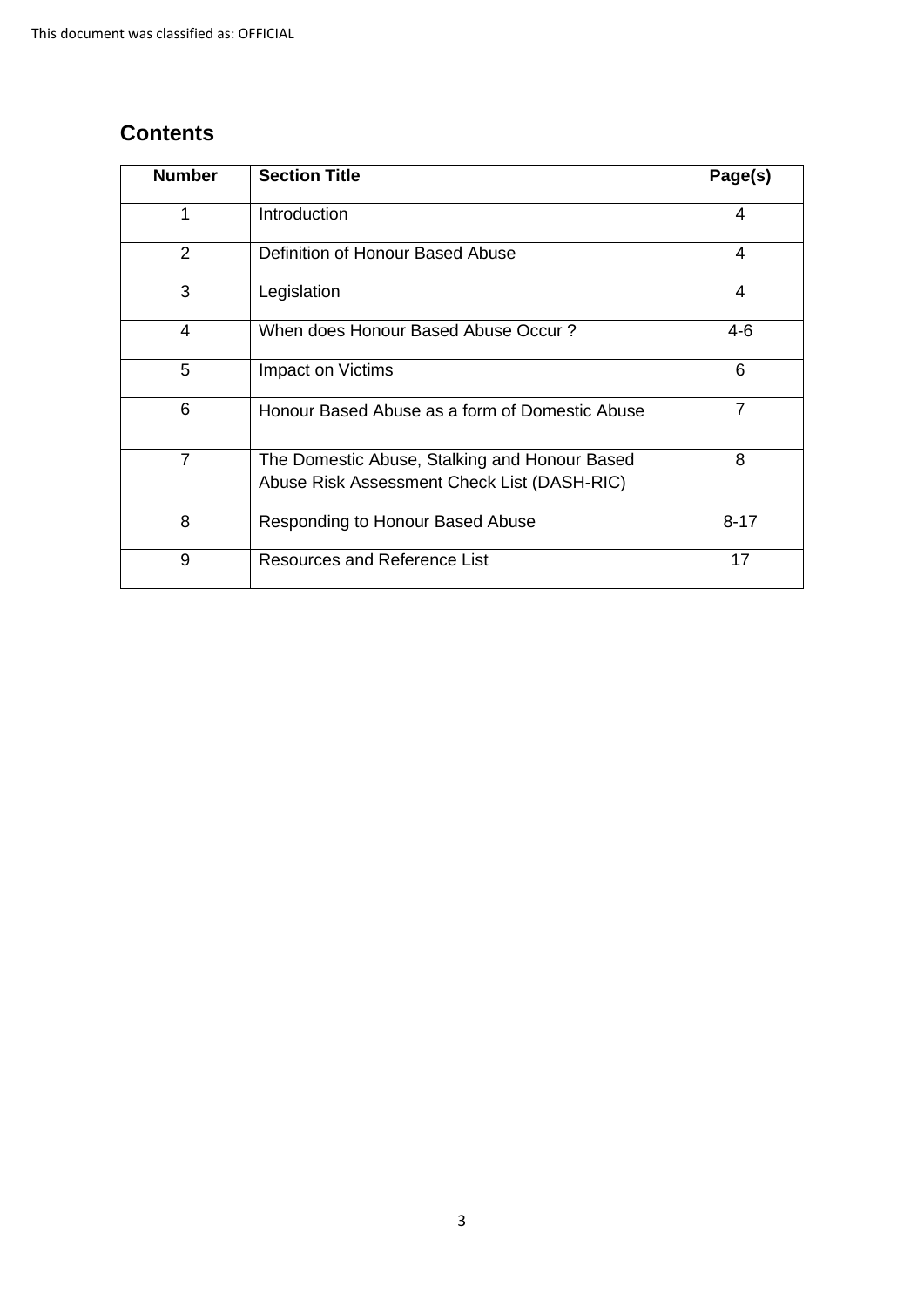## **1. Introduction**

'Honour Based Abuse ' is a crime or incident which has or may have been committed to protect or defend the honour of the family and/or community.

Honour Based Abuse does not cover one specific crime; it is a specific category of domestic abuse, generally occurs in domestic settings and can involve a range of offending behaviours which are used against individuals, families or other social groups to control and protect perceived cultural / religious beliefs and honour.

Honour Based Abuse may include murder, fear of or actual forced marriage, controlling sexual activity, domestic violence and abuse (including psychological, physical, sexual, financial or emotional), child abuse, rape, kidnapping, false imprisonment, assault, harassment and forced abortion.

These crimes cut across all cultures, nationalities, faith groups and communities and transcend national and international boundaries. Honour Based Abuse is a violation of human rights and there is no 'honour' in the commission of the offences. The offences are predominantly perpetrated against women and girls but men and boys can also be victims.

## **2. Definition of Honour Based Abuse**

The definition of Honour Based Abuse is:

 *"an incident or crime involving violence, threats of violence, intimidation coercion or abuse (including psychological, physical, sexual, financial or emotional abuse) which has or may have been committed to protect or defend the honour of an individual, family and/ or community for alleged or perceived breaches of the family and/or community's code of behaviour."*

## **3. Legislation**

There is no specific offence of "honour based crime". It is an umbrella term to encompass various offences covered by existing legislation. Honour Based Abuse be described as a collection of practices, which are used to control behaviour within families or other social groups to protect perceived cultural and religious beliefs and/or honour. Such violence and abuse can occur when perpetrators perceive that a relative has shamed the family and/or community by breaking their honour code.It is a violation of human rights and may be a form of domestic and/or sexual violence. There is no honour or justification for abusing the human rights of others.

## **4. When does Honour Based Abuse Occur?**

Honour Based Abuse may occur when the perpetrator(s) perceive that a person (or persons) has shamed the family or community by breaking an honour code. The violence used can include planning, premeditation and family or community conspiracy; often the belief held is that the victim(s) is 'deserving' of the punishment.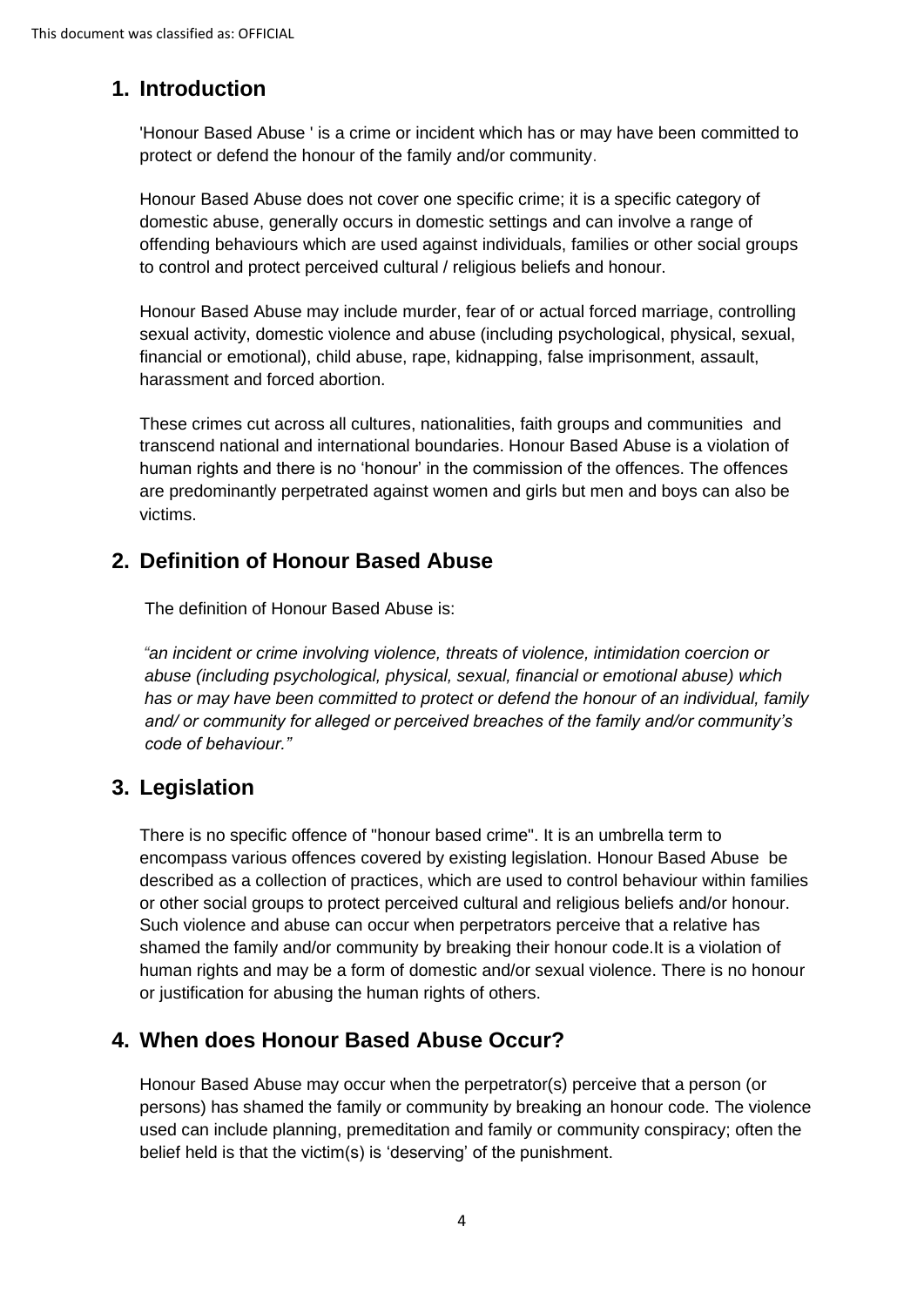#### **Honour/ Izzat**

Honour Based Abuse is perpetrated for a number of reasons. These include:

- 'Izzat' (an Urdu word which means protecting family honour or reputation);
- To control unwanted behaviour and sexuality (including perceived promiscuity or being lesbian, gay, bisexual or Transgender);
- As a response to family, community or peer group pressure;
- Strengthening family links;
- Protecting perceived cultural and/or religious ideals (misguided or dated);
- Retaining wealth, property or land within the family;
- Preventing unsuitable relationships;
- Assisting claims for residence and citizenship in the UK;
- Perceived immoral behaviour including:
	- ➢ Inappropriate make-up or dress;
	- ➢ Possession and / or use of a mobile telephone;
	- $\triangleright$  Kissing or showing other forms of intimacy in public;
	- ➢ Rejecting a forced marriage;
	- ➢ Being a victim of rape or other serious sexual assault;
	- ➢ Inter-faith relationships;
	- ➢ Seeking a divorce.

This could occur through:

- Defying parental authority;
- Becoming 'westernised' in style of clothes, make-up, behaviour and attitudes;
- Women having sex, relationships and/or pregnancy outside of marriage;
- Use of drugs; alcohol, or cigarettes;
- Gossip family honour can be damaged by rumour and gossip that is not true but believed to be true by other members of the community;
- Leaving a spouse or seeking a divorce;
- Having a bovfriend / girlfriend: and
- Wishing to marry outside of faith.

Children and young people can be victims of Honour Based Abuse either directly or indirectly. The consequences for the victim include:

- Ostracism / disownment of the victim by their family and community
- Physical / emotional abuse of the victim by family members, spouse and in laws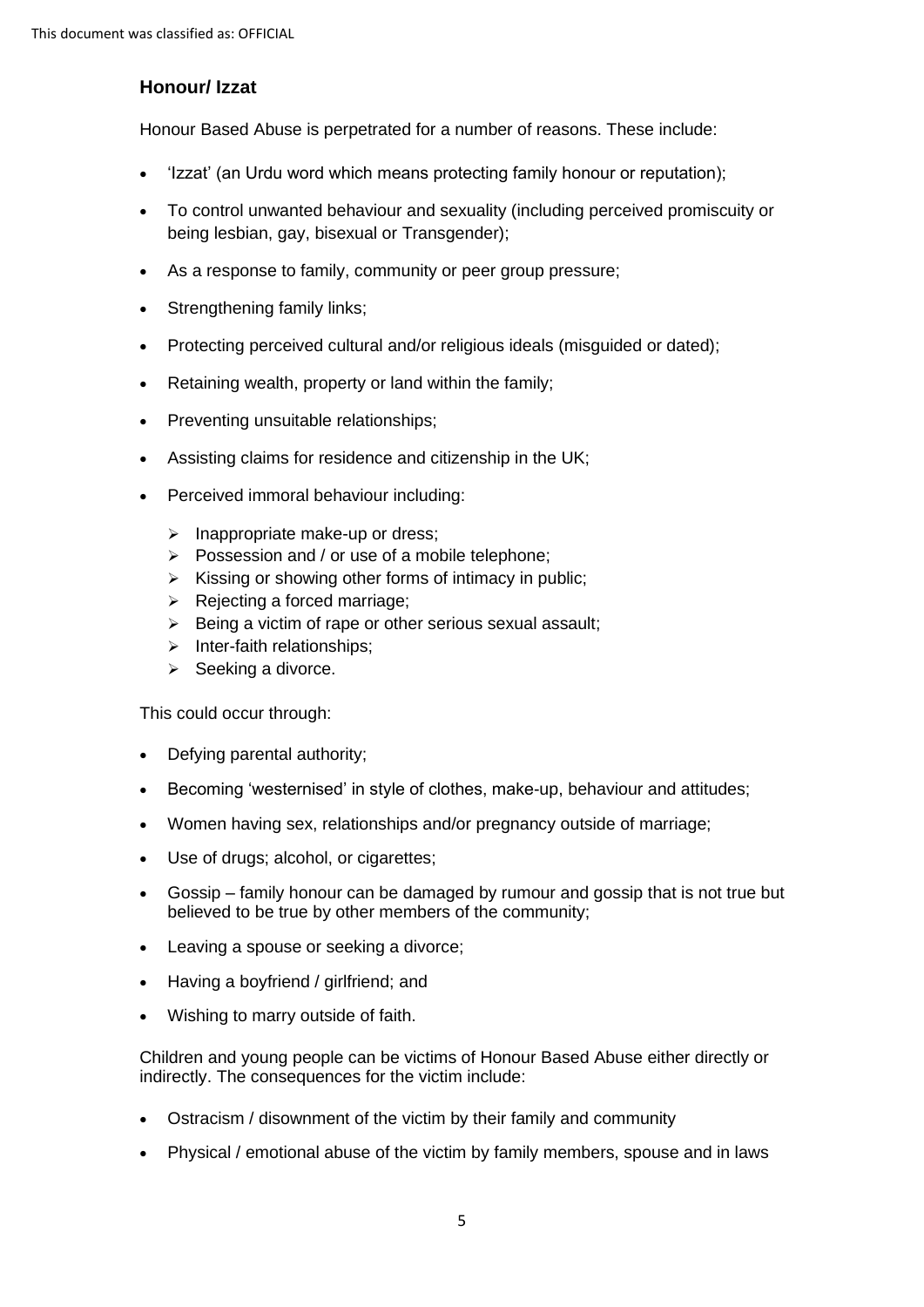- Restriction of freedom/loss of independence for the victim
- Isolation from their family and community, but also being on 'house arrest' or kept from seeing friends
- Internalisation of guilt / shame by the victim and feeling conflicted for not wanting the marriage but also not wanting to hurt or shame their family
- Forced marriage (see [Forced Marriage Procedure\)](../Forced%20Marriage%20-%20DONE/Forced%20Marriage%20February%202021%20DSP2%20V%202.2.pdf)
- Murder
- Being sent (or threatened) to live elsewhere, either in the UK or overseas.

Notions of honour framed within culture and religion are used for justification of primarily (but not always) male violence against women and children.

Honour Based Abuse means that the victim is at significant risk of actual physical harm, neglect and emotional harm through the threat of, or witnessing of violence. Families may feel shame long after the incident that brought about 'dishonour' occurred**;** therefore the risk of serious harm to a child/adult can persist**.** 

Crimes committed in the name of 'honour' include threatening behaviour, violence or abuse (psychological, physical, sexual, financial or emotional). As specific offences they may include common assault, inflicting Grievous Bodily Harm, harassment, kidnap, rape, threats to kill, murder. Additionally, honour based crimes could include:

- Attempted murder;
- Manslaughter;
- Procuring an abortion;
- Encouraging or assisting suicide;
- Conspiracy to murder;
- Conspiracy to commit a variety of assaults.

## **5. Impact on Victims**

Isolation is one of the biggest problems facing those trapped in, or under threat of violence. Many people who experience abuse will not even discuss their worries with their friends for fear their families may find out.

Children and adults in this situation can display a wide range of behaviours indicative to any level of abuse and neglect. Practitioners should make themselves aware of the potential indicators related to experiencing honour based abuse directly or indirectly. These include:

- Going missing (from home and school) in an attempt to keep themselves safe;
- Being restricted in their movements and overly supervised;
- Lack of access to the internet, mobile phones, and their passport or family members;
- Forced marriage or being forced to live elsewhere;
- Being withdrawn from education by those with [parental](http://trixresources.proceduresonline.com/nat_key/keywords/parental_respons.html) responsibility and /or requests for extended leave;
- Unreasonable financial control, for example confiscation of wages/income.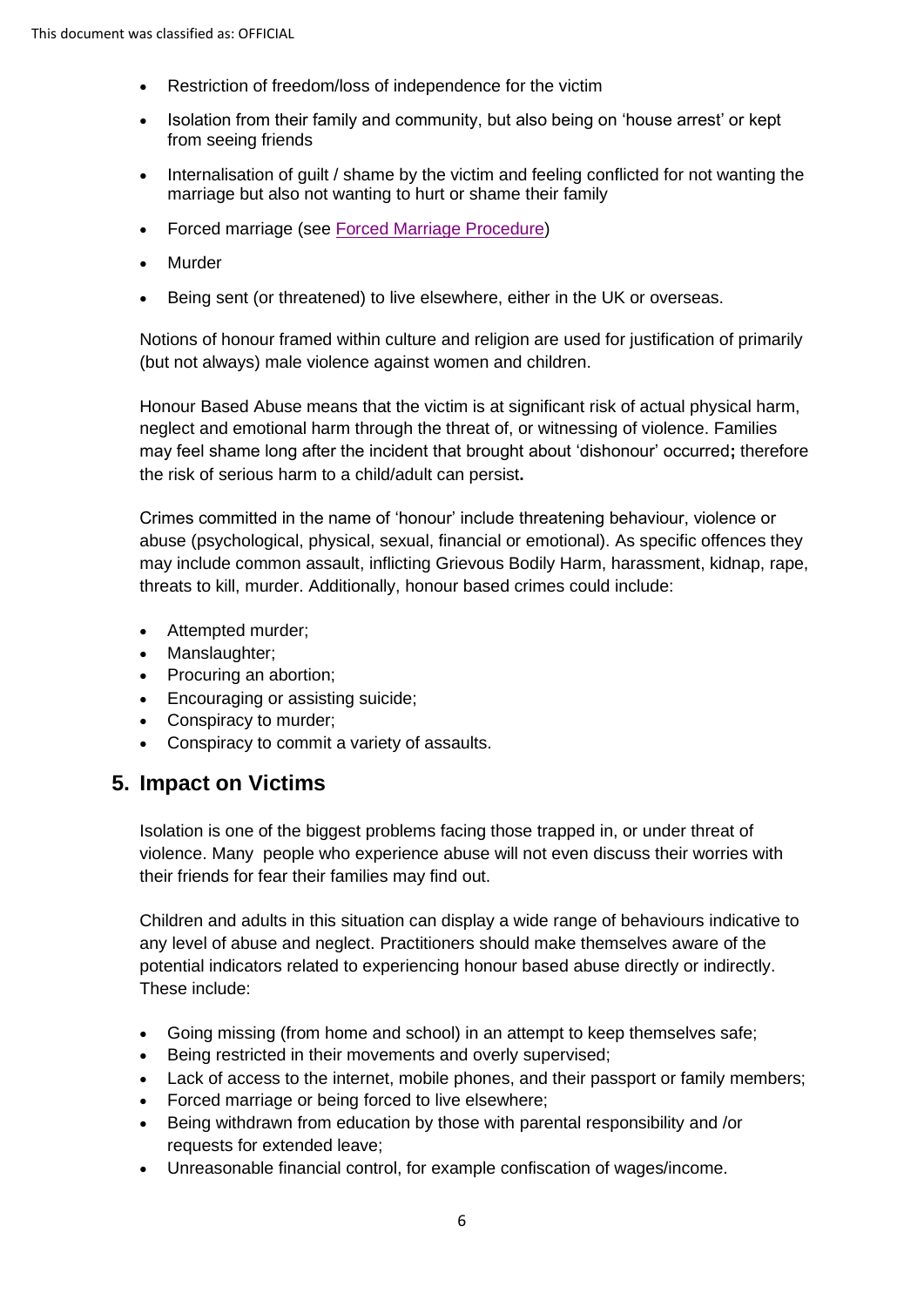# **6. Honour Based Abuse as Domestic Abuse**

'Honour Based Abuse ' is a very specific form of domestic abuse. This document should be read in conjunction with [Darlington Safeguarding Partnership Multi-Agency Practice](https://www.darlington-safeguarding-partnership.co.uk/professionals/multi-agency-practice-guidance-and-additional-information/)  Guidance on Domestic Abuse - [Safeguarding Children and Adults with Needs for Care](https://www.darlington-safeguarding-partnership.co.uk/professionals/multi-agency-practice-guidance-and-additional-information/)  [and Support](https://www.darlington-safeguarding-partnership.co.uk/professionals/multi-agency-practice-guidance-and-additional-information/) and all cases of Honour Based Abuse should be dealt with in accordance with this practice guidance.

The government definition of domestic abuse is:

*'Any incident or pattern of incidents of controlling, coercive or threatening behaviour, violence or abuse between those aged 16 or over who are or have been intimate partners or family members1 regardless of gender or sexuality. This can encompass, but is not limited to, the following types of abuse:* 

- *psychological*
- *physical*
- *sexual*
- *financial*
- *emotional*

*Controlling behaviour is: a range of acts designed to make a person subordinate and/or dependent by isolating them from sources of support, exploiting their resources and capacities for personal gain, depriving them of the means needed for independence, resistance and escape and regulating their everyday behaviour.*

*Coercive behaviour is: an act or a pattern of acts of assault, threats, humiliation and intimidation or other abuse that is used to harm, punish, or frighten their victim.'*

The Government definition, which is not a legal definition, includes so called 'honour' based violence, female genital mutilation (FGM) and Forced Marriage, and is clear that victims are not confined to one gender or ethnic group.

Honour crimes differ significantly from other forms of domestic abuse; while typical incidents of domestic violence involve perpetrators using force against their partners, honour-based abuses regularly involve a victim's own parents, sons, brothers and sisters, as well as members of their extended family and in-laws and the wider community. Honour Based abuse often involves multiple perpetrators and the abuse is usually commited with some degree of approval and/or collusion by family members or the wider community.

Conversely, practitioners should exercise caution and not make the assumption that all incidents of Domestic Abuse within BAME communities are related to Honour Based Abuse.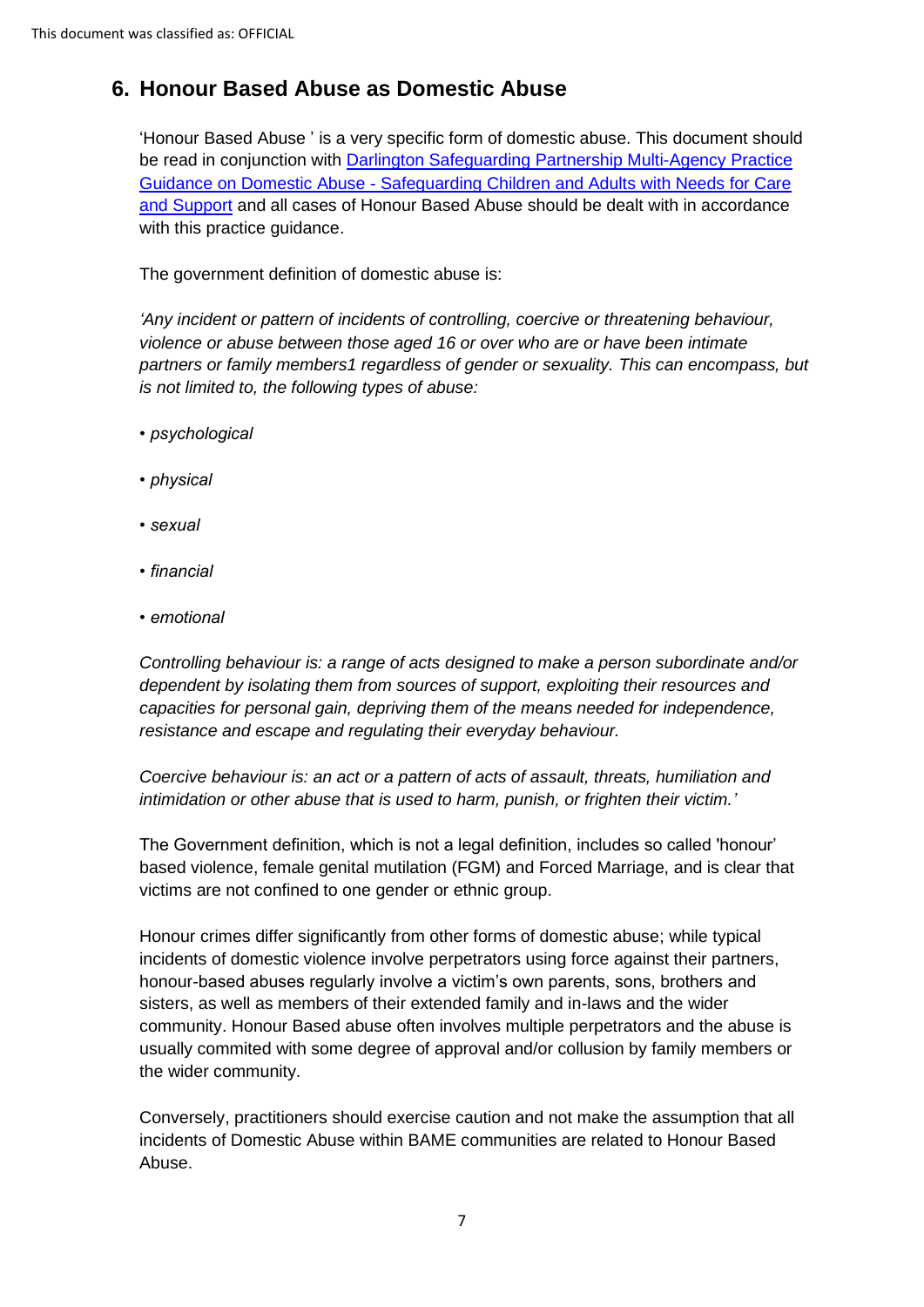Whilst all legislation is gender neutral and men can also be victims of this offence, statistics consistently show that women and girls are disproportionately affected by crimes of Domestic Abuse and Honour Based Abuse. Controlling or coercive behaviour is primarily a form of violence against women and girls and is underpinned by wider societal gender inequality. This can contribute to the ability of the offender to retain power and control and ultimately the ability of the victim to access support and leave safely. It is therefore important to consider the role of gender in the context of power and control in a relationship when identifying controlling or coercive behaviour in heterosexual relationships.

The definition of Domestic Abuse now includes any acts carried out by extended family members. The Government defines domestic violence as 'any incident of threatening behaviour, violence or abuse [psychological, physical, sexual, financial or emotional] between adults who are or have been intimate partners or family members, regardless of gender or sexuality.' An adult is any person aged 18 years and over and family members are defined as mother, father, son, daughter, brother, sister and grandparents, whether directly related, in-laws or step-family.

## **7. The Domestic Abuse, Stalking and Honour Based Abuse Risk Assessment Check List (DASH-RIC)**

The DASH-RIC Risk model is a risk assessment tool for all professionals who work with victims of Domestic Abuse including Stalking, Harassment and Honour Based Abuse. The purpose of the DASH risk assessment checklist is to provide a consistent and simple tool for practitioners who work with adult victims of Domestic Abuse to identify those at high risk of harm and cases which should be referred to the MARAC in order to manage the risk. The DASH-RIC is an evidence-based list of questions about which factors are present in a domestic abuse situation. Professional judgement is a key factor in considering the points score from the DASH-RIC especially when it has resulted in a lower score than expected as this may be indicative that the victim is too afraid to disclose certain aspects of abuse. In addition, practitioners working with adults who have care and support needs should be aware that the DASH-RIC was designed to assess the risk to women and children and is known to have limitations for identification of the risk factors experienced by disabled and older people. Any risk assessment is likely to benefit from information sharing between agencies and the personal judgement of practitioners and the case should be referred to the MARAC.

For further information see MARAC [referral forms](https://www.darlington-safeguarding-partnership.co.uk/professionals/multi-agency-practice-guidance-and-additional-information/) and [DASH-RIC Risk Assessment](https://www.darlington-safeguarding-partnership.co.uk/professionals/multi-agency-practice-guidance-and-additional-information/)  [Guidance](https://www.darlington-safeguarding-partnership.co.uk/professionals/multi-agency-practice-guidance-and-additional-information/) 2020 and [Risk Assessment Tool Harassment and Stalking 2020](https://www.darlington-safeguarding-partnership.co.uk/professionals/multi-agency-practice-guidance-and-additional-information/)

## **8. Responding to Honour Based Abuse**

Whilst there is no specific offence of Honour Based Abuse, this category of abuse typically involves the potential for the commission of serious offences with the potential for loss of life.

Durham Constabulary should be informed immediately on 101 if any child or adult is believed to be at risk of Forced Marriage. If the risk is immediate, contact Durham Constabulary on 999.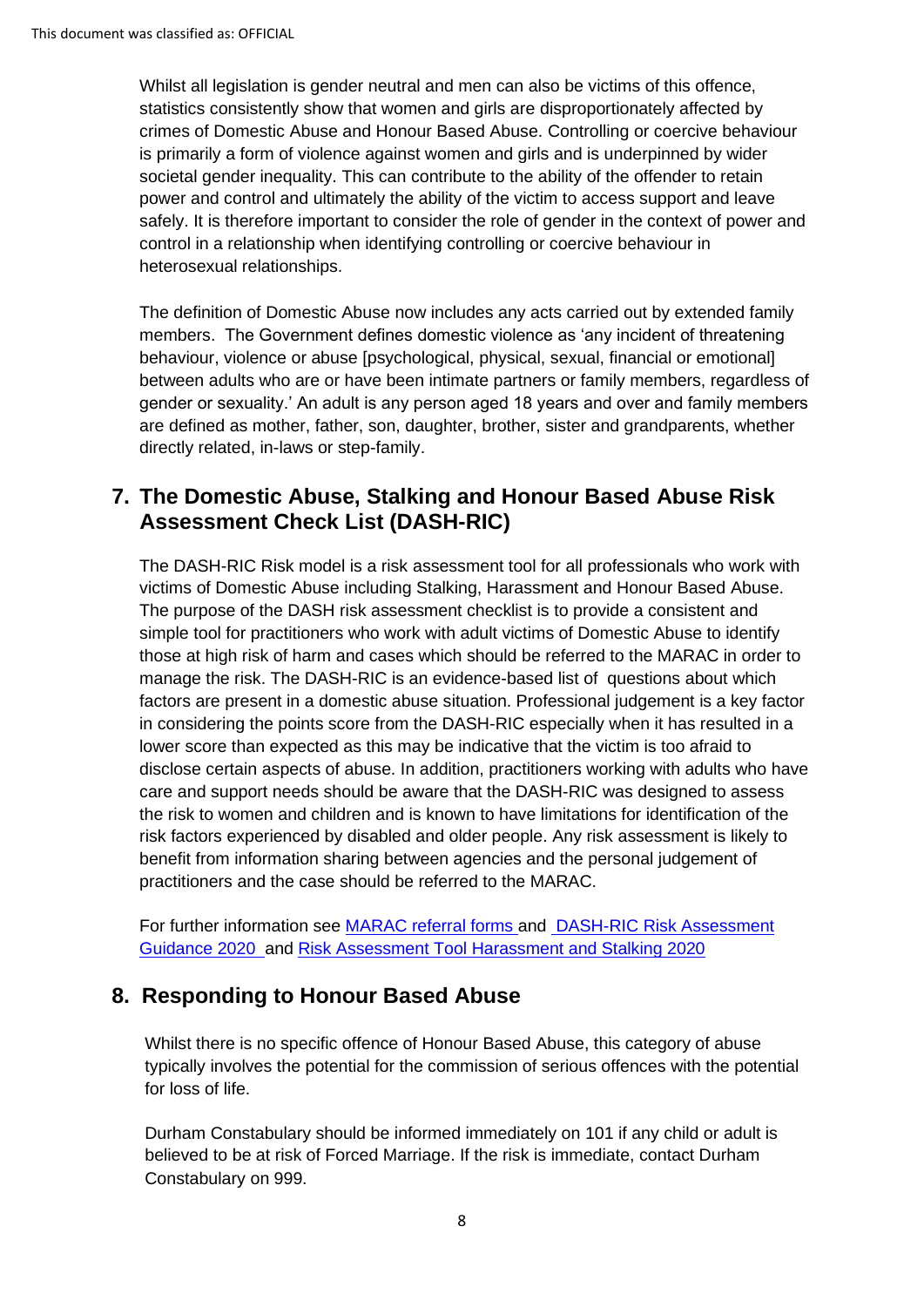If a child is at risk of Honour Based Abuse / Forced Marriage then refer to the [Darlington](https://www.darlington-safeguarding-partnership.co.uk/professionals/multi-agency-safeguarding-child-protection-procedures/)  Safeguarding Partnership Multi- [Agency Child Protection Procedures](https://www.darlington-safeguarding-partnership.co.uk/professionals/multi-agency-safeguarding-child-protection-procedures/)

If an adult who may have needs for care and support or who may lack capacity is believed to be at risk of Honour Based Abuse refer to the **Darlington Safeguarding** [Partnership Multi-Agency Procedures for Adults with Needs for Care and Support.](https://www.darlington-safeguarding-partnership.co.uk/professionals/multi-agency-safeguarding-adult-procedures/)

In cases where an adult who is not deemed to have needs for care and support is at risk of HBV the case must be dealt with by the police in accordance with the local MARAC procedures and Domestic Abuse policy and practice guidance.

All cases where an adult/child over the age of 16 is at risk of Honour Based Abuse (whether the adult has needs for care and support or not) should involve a risk assessment using the DASH-RIC risk model model which is a risk assessment tool for all professionals who work with victims of Domestic Abuse including Stalking, Harassment and Honour Based Abuse. Cases should be referred to the MARAC in accordance with the level of risk (see paragraph 8).

For further information see MARAC [referral forms and DASH-RIC risk assessment](https://www.darlington-safeguarding-partnership.co.uk/professionals/multi-agency-practice-guidance-and-additional-information/)  [guidance](https://www.darlington-safeguarding-partnership.co.uk/professionals/multi-agency-practice-guidance-and-additional-information/) (see Paragraph 9).

Practitioners should also seek specialist advise and support [Karma Nirvana –](https://karmanirvana.org.uk/) [supporting victims of Honour Based Abuse Website](https://karmanirvana.org.uk/)

Where Honour Based Abuse is linked to the risk of Forced Marriage – see Darlington [Safeguarding Partnership Multi-Agency Practice Guidance –](https://www.darlington-safeguarding-partnership.co.uk/professionals/multi-agency-practice-guidance-and-additional-information/) Forced Marriage - [Protecting Children and Adults.](https://www.darlington-safeguarding-partnership.co.uk/professionals/multi-agency-practice-guidance-and-additional-information/)

For further information about adults and children at risk of Forced Marriage see HM GOV Multi- Agency Guidelines- [Handling Cases of Forced Marriage](https://assets.publishing.service.gov.uk/government/uploads/system/uploads/attachment_data/file/322307/HMG_MULTI_AGENCY_PRACTICE_GUIDELINES_v1_180614_FINAL.pdf)and [GOV.UK](https://www.gov.uk/guidance/forced-marriage)  [Forced Marriage Guidance](https://www.gov.uk/guidance/forced-marriage)

The [HALO Project i](https://www.haloproject.org.uk/)s a locally based organisation which will provide advice and guidance to practitioners. See also **HALO Project Darlington** for contact details.

All organisations should have a lead person with overall responsibility for safeguarding children, protecting vulnerable adults or victims of domestic abuse and the same person should lead on Honour Based Abuse. Although front line staff should contact this specialist as soon as possible, there may be occasions when they will need to gather some information from the person to establish the facts and assist the referral.

All practitioners working with victims Honour-Based Abuse, especially when linked to Forced Marriage need to be aware of the "one chance" rule. That is, they may only have one chance to speak to a potential victim and thus they may only have one chance to prevent harm or save a life.

## **Do:**

• talk to the young person/adult immediately on their own, even if they come with others, in a safe and private place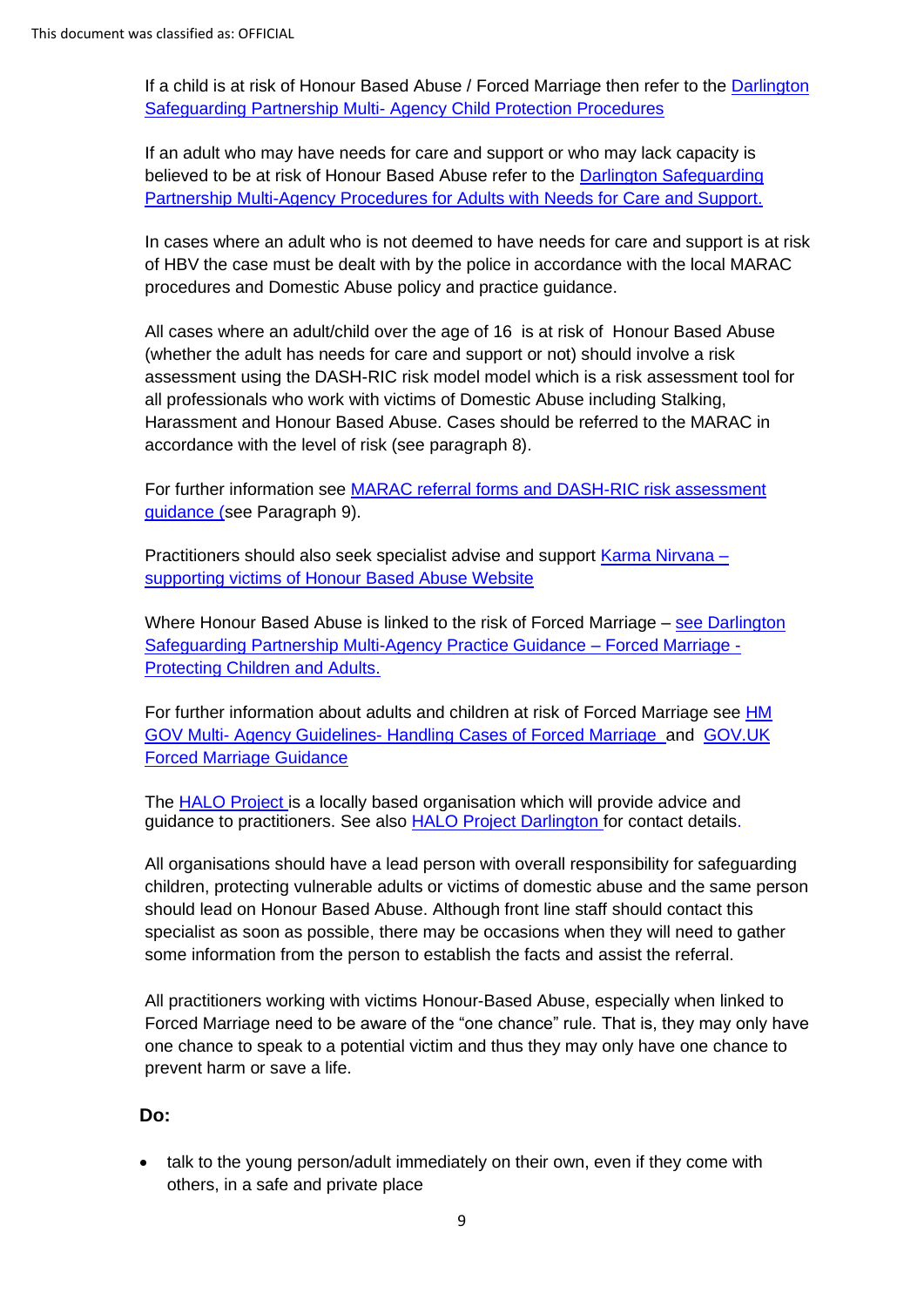- give the young person/adult, where possible, the choice of the race and gender of the worker who deals with their case
- inform them of their right to seek legal advice and representation. Know where to find it.
- explain all the options to the young person/adult, including the child protection process and listen to their point of view. Then decide what to do to keep the young person/adult safe, involving them in the decisions as far as possible and explaining what will happen next.
- assess the risk of harm facing the young person/adult, any other siblings or young family members, give safety advice and agree a personal safety plan.
- consider the need for immediate protection and placement away from the family and hold a strategy meeting if there is a risk of significant harm.
- talk to the young person/adult about the need for a medical examination and if they need treatment for injuries or any emotional or physical illness. Keep detailed documentation of any injuries or history of abuse, as the police may require this for any subsequent prosecution.
- assess the level of information that it is safe to disclose to their families, friends or members of the community.
- Notify Durham Constabulary on 101 or in an emergency call 999
- make a referral to the Childrens Initial Advice Team (child) on 01325 406222
- make a referral to the First Point of Contact (adult with needs for care and support) on 01325 406111
- make a referral to MARAC and the Police (adult) on 101. For further information see MARAC [referral forms and DASH-RIC risk assessment guidance](https://www.darlington-safeguarding-partnership.co.uk/professionals/multi-agency-practice-guidance-and-additional-information/) (see Paragraph 9).

## **Do Not:**

- contact the family in advance of any enquiries by the police, adult or children's social care either by telephone or letter.
- have family members or others present at the interview.
- use family members, friends, neighbours or those with influence in the community as interpreters; people may feel embarrassed to discuss personal issues in front of them and sensitive information may be passed on to others and place the person in danger. Furthermore, such an interpreter may deliberately mislead practitioners and/or encourage the person to drop the complaint and submit to their family's wishes
- put the young person/adult or yourself at risk of harm.
- send the young person/adult back to the family home against their wishes or ignore what they have told you.
- contact or approach the young person's/adult's family, friends or people with influence within the community, unless you are sure it is safe to do so and you have agreed this with the young person/adult.

## **The Danger of Family Counselling, Mediation, Arbitration & Reconciliation**

Mediation, arbitration, reconciliation and family counselling as a response to Honour Based Abuse can be extremely dangerous and may increase the young person's/adult's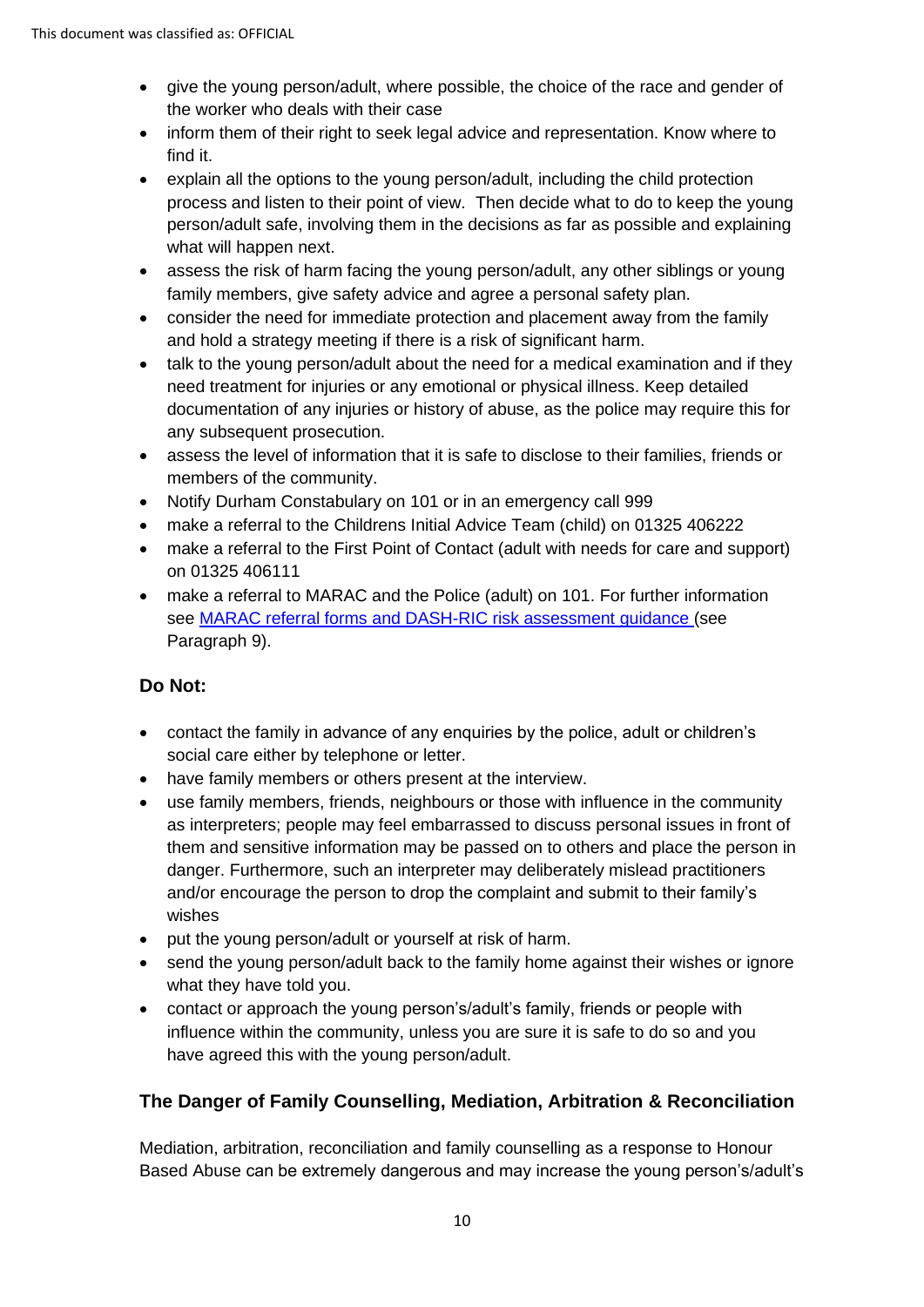vulnerability and place them in danger. Any unsupervised contact with their family needs to be carefully assessed as it can place the young person/adult at risk of further emotional abuse or lead to pressure being placed on them to return home. However if the young person/adult does wish to go home or talk to their family all the risks should be explained and a safety plan put in place. Mediation as a response to Honour Based Abuse and Forced Marriage can be extremely dangerous. There have been cases of victims being murdered by their families during mediation. Mediation can also place someone at risk of further emotional and physical abuse.

#### **Interpreters**

Do not use family members, friends, neighbours or those with influence in the community as interpreters; victims may feel embarrassed to discuss personal issues in front of them and sensitive information may be passed on to others and place the victim in danger. Furthermore, such an interpreter may deliberately mislead practitioners and/or encourage the person to drop the complaint and submit to their family's wishes.

Practitioners should consult internal policies and procedures relating to the use of interpreters and be aware of the potential risks of using staff members or others as interpreters who may mislead practitioners or pass on sensitive information and place a victim or associates at risk.

#### **Recording and security of case notes**

Similarly, agencies and practitioners should be aware of the potential for sensitive information to be shared with family members or the wider community and where it is deemed necessary, case notes should be locked and access granted only to those working on the case and relevant managers.

## **The Role of Children's Social Care**

Honour Based Abuse places a child / young person at risk of [Significant Harm](http://trixresources.proceduresonline.com/nat_key/keywords/significant_harm.html) therefore cases should be investigated under Section 47 Enquiries in accordance with the Children Act 1989.

When a referral has been received by Children's Social Care Services in relation a child or young person who is suffering or likely to suffer Honour Based Abuse a [Strategy](http://trixresources.proceduresonline.com/nat_key/keywords/strategy_discussion_meeting.html)  [Discussion/Meeting](http://trixresources.proceduresonline.com/nat_key/keywords/strategy_discussion_meeting.html) must be convened within two working days. This should be chaired by a Team Manager from Children's Social Care Services, and involve Police and health representatives at a minimum, with other professionals from education and specialist based organisations invited. Consideration should also be given to inviting a Legal Advisor. The strategy meeting / discussion should recognise the Police responsibility to initiate and undertake a criminal investigation as appropriate.

When assessing the risk of harm, a full family history must be taken to consider any abuse or threat of abuse of any other member of the family as well as a secret boy or girlfriend, pregnancy and self-harming.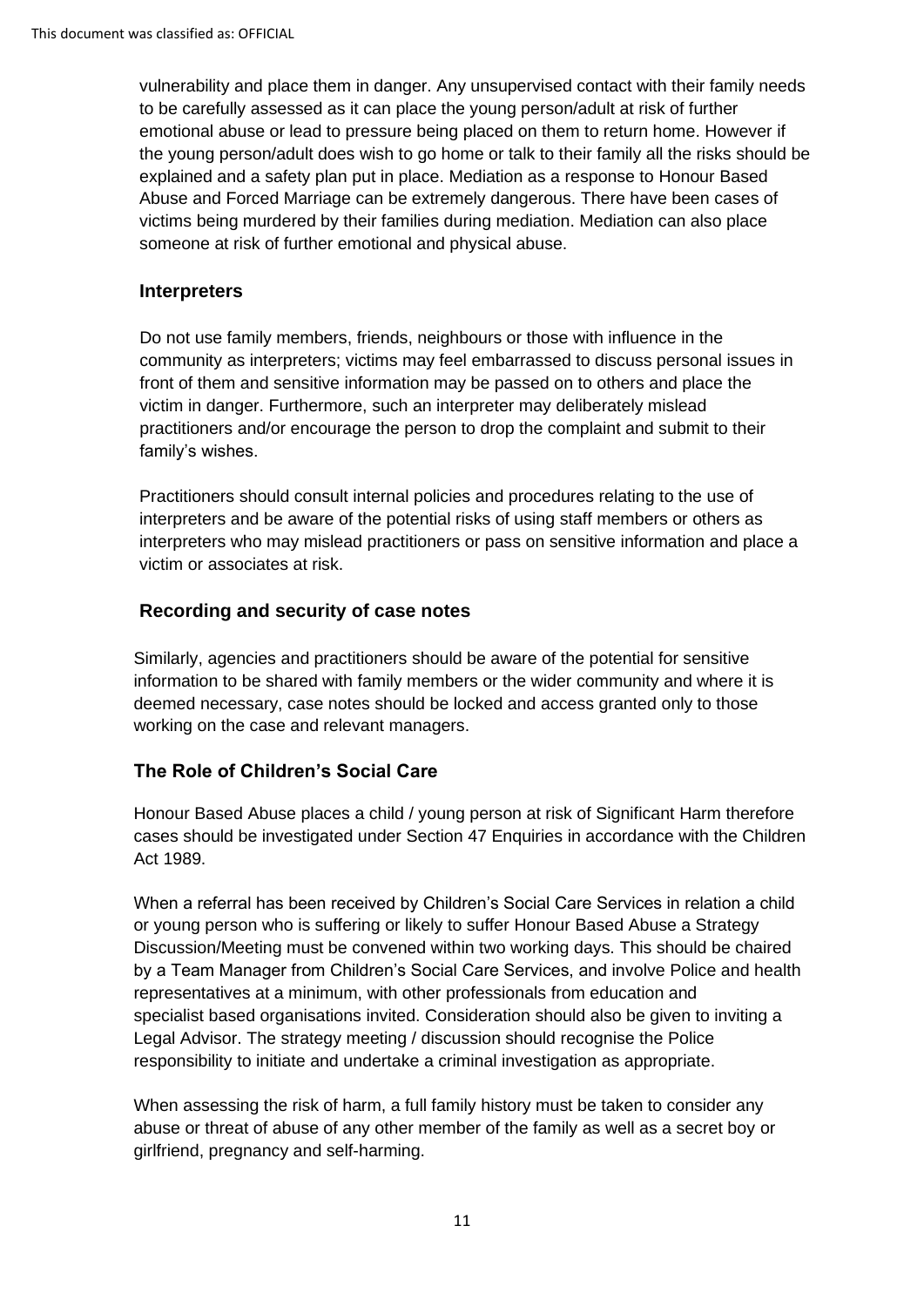No contact should be made with the family until there has been an agreed strategy with the Police due to the need to consider the possible protection of the child from abuse / disappearance.

Following the strategy meeting / discussion, Children's Social Care Services and the Police should arrange to see the child on his / her own in a secure and private place. Consideration should be given to the professionals allocated to talk with the child, to ensure the child is untroubled when speaking to them.

When talking to the child, an approved and trained interpreter must be used in if the preferred language of the child / young person is not English. Care must be taken when identifying an appropriate interpreter to ensure the safety of the child or young person.

Children's Social Care Services **must**:

- Give the child or young person advice on personal safety
- Consider the possible need for immediate protection and placement away from the family
- Discuss with Police any concerns for the safety of any other child or young person and any suspicion that a crime may have been committed.

Honour Based Abuse does not stand alone; it is inexorably linked with domestic abuse and consequently any planning and / or interventions should also fit with existing domestic abuse guidance, policy and procedures (see Paragraphs 6 and 8).

Where a child or young person may be at risk of forced marriage within the context of Honour Based Abuse for further guidance see Paragraph 10 [HM GOV Multi-](https://assets.publishing.service.gov.uk/government/uploads/system/uploads/attachment_data/file/322307/HMG_MULTI_AGENCY_PRACTICE_GUIDELINES_v1_180614_FINAL.pdf) Agency Guidelines- [Handling Cases of Forced Marriage.](https://assets.publishing.service.gov.uk/government/uploads/system/uploads/attachment_data/file/322307/HMG_MULTI_AGENCY_PRACTICE_GUIDELINES_v1_180614_FINAL.pdf) 

**REMEMBER** - Cases involving suspicions of Honour Based Abuse are NOT suitable for a Family Group Conference because of the risk of physical danger and emotional manipulation which the child or young person may experience as a result.

Where an [Initial Child Protection Conference](http://trixresources.proceduresonline.com/nat_key/keywords/init_chi_prot_conf.html) is convened, great care must be taken to manage information about the whereabouts of the child or young person. The social worker and his / her manager must discuss the arrangements with the Conference Chair and consider whether the family should be present or not, or at the same time as the child or young person, as threats may be made.

#### **Role of Adult Social Care**

There is limited research on Honour Based Abuse and disability. Existing research suggests that vulnerable mentally ill and/or disabled people are at particular risk of being forced into a marriage. (Her Majesty's Inspectorate of Constabulary (HMIC), 2015; Home Office Forced Marriage Unit (FMU), 2016; Lakhani, 2008; Valios, 2008). The National UK figures for forced marriages of vulnerable adults in 2015 stood at 12% (141 cases) (Home Office FMU, 2016). Honour Based Abuse is often linked to Forced Marriage.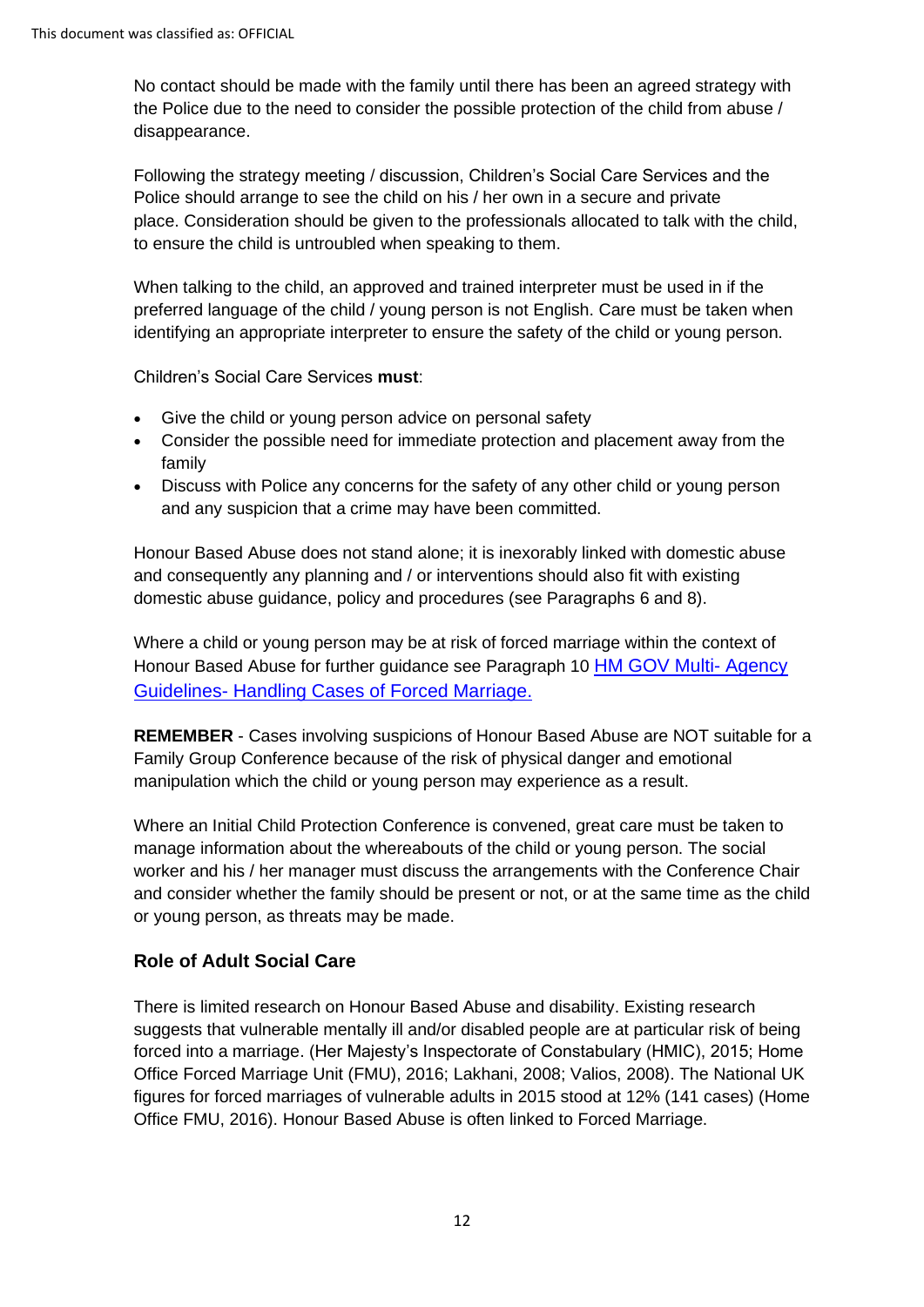The practice of marrying vulnerable victims appears to be effected to ensure that vulnerable offspring are cared for, due to their perceived limited options and because parents are unable to continue to care for their child as they age. In addition, exploiting vulnerability sometimes provides visas for people wanting to reside in the UK (Lakhani, 2008; Shaw, 2001).

A marriage involving someone who lacks the mental capacity to consent to the marriage should be considered a forced marriage. It should be noted that cases within this category often involve male victims. In cases where an individual may lack the capacity to consent to a marriage, a capacity assessment should be conducted on that specific issue.

It should be noted that where a person lacks consent to marriage that consent cannot be given by another individual. There will be situations where there are reasonable grounds to question a person's lack of capacity to consent to marriage (for example the individual is known to have severe learning disabilities) even though an assessment has not been carried out. In all cases where mental capacity is or may be an issue and the victim is an adult must be dealt with by Police and Adult Social Care in accordance with Darlington [Safeguarding Partnership Multi-Agency Procedures for Adults with Needs for Care and](https://www.darlington-safeguarding-partnership.co.uk/professionals/multi-agency-safeguarding-adult-procedures/)  [Support.](https://www.darlington-safeguarding-partnership.co.uk/professionals/multi-agency-safeguarding-adult-procedures/)

Vulnerable victims may lack the capacity to make decisions, such as getting married and consenting to sexual relations. Neither can such decisions be made by others on behalf of the victims (Mental Capacity Act codes of practice, 2013). The Care Act 2014 imposes responsibilities on local authorities to make enquiries when vulnerable adults are at risk of being abused or neglected, in an effort to prevent harm before it occurs.

In addition, practitioners working with adults who have care and support needs should be aware that the DASH-RIC model was designed to assess the risk to women and children and is known to have limitations for identification of the risk factors experienced by disabled and older people and male victoms. Any risk assessment is likely to benefit from information sharing between agencies and the personal judgement of practitioners and the case should be referred to the MARAC.

Where a strategy meeting is convened, great care must be taken to manage information about the whereabouts of vulnerable adult. The social worker and his / her manager must discuss the arrangements with the strategy meeting Chair and consider who is best placed to act as a representative for the adult and it is unlikely that a family member or a member of the community will be suitable.

For further information about Forced Marriage and adults with needs for care and support see Paragraph 11 HM GOV Multi- [Agency Guidelines-](https://assets.publishing.service.gov.uk/government/uploads/system/uploads/attachment_data/file/322307/HMG_MULTI_AGENCY_PRACTICE_GUIDELINES_v1_180614_FINAL.pdf) Handling Cases of Forced [Marriage.](https://assets.publishing.service.gov.uk/government/uploads/system/uploads/attachment_data/file/322307/HMG_MULTI_AGENCY_PRACTICE_GUIDELINES_v1_180614_FINAL.pdf) 

#### **Information Sharing, Record Keeping and Confidentiality**

It is important for Children's Social Care and Adults Social Care services to obtain as much information as possible when a child or young person/adult is first referred, as there may not be another opportunity. A record should be taken of the child or young person's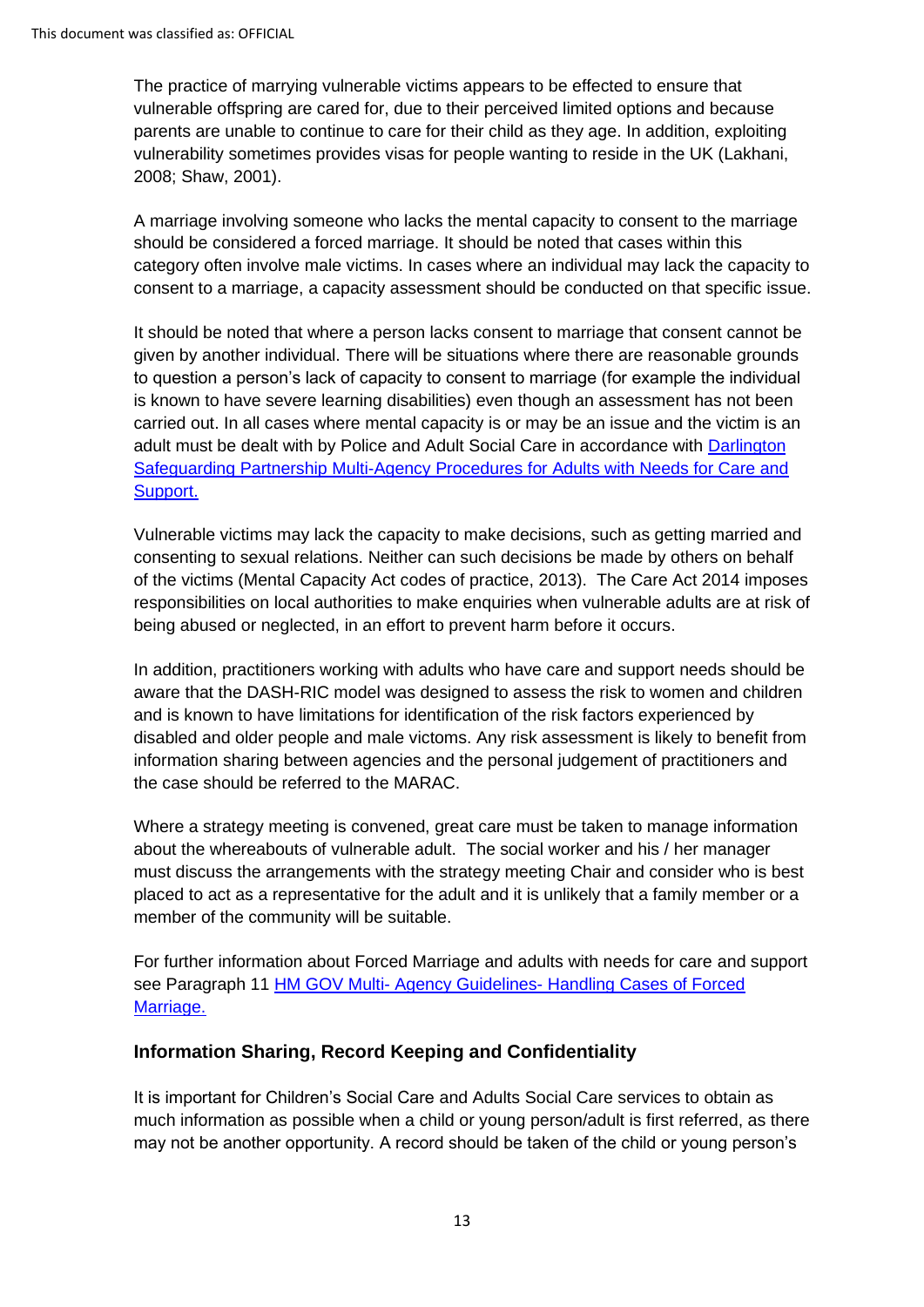immediate personal details and the family details including any information about the need for an interpreter.

Full details of the allegation should be recorded, including details of any threats or hostile actions against the child or young person/adult.

A record should also be made of the details of the person making the initial referral, including contact details and their relationship to the child or young person.

Concerns about acts of violence should not be discussed with the child or young person's/adult's family or friends, and / or information should not be shared with other agencies without the express consent of the child or young person/adult, unless it is necessary to protect the child or young person/adult.

The practitioner must think very carefully about the need to disclose information and to whom it may be disclosed. Disclosure may lead to the child or young person's/adult's estrangement from the family and increase the likelihood of the child or young person/adult suffering [significant](http://trixresources.proceduresonline.com/nat_key/keywords/significant_harm.html) harm. If approached, parents may deny that the child or young person/adult is at threat of violence or abuse, move the child or young person, expedite any travel arrangements and bring forward any perpetration of violence/abuse.

All agencies should take particular care to ensure that members of their staff do not:

- Use family members, friends, neighbours or community leaders as interpreters
- Send the child or young person back to the family home against their wishes
- Approach the child or young person's family or friends or others within the child or young person's community without the child or young person's explicit consent
- Notify the family in advance of enquiries
- Attempt to mediate between the child or young person and the family except at the child or young person's specific request
- Breach the child or young person's confidentiality, unless this is necessary to ensure their safety.

When a referral is received, the child or young person should be interviewed in a secure and private place, on her or his own. The child or young person may want to be seen by a person of the same gender, and may also want to talk to someone from her or his own community - or to avoid talking to someone from her or his own community.

When arranging to see the child or young person, thought should be given to where and when this should happen, for example, if the child or young person is coming to an office, consider arranging the appointment out of hours to minimise risks to the safety of the child or young person.

The person interviewing the child or young person/adult should:

• Discuss the range of options available to her or him and the possible consequences of each course of action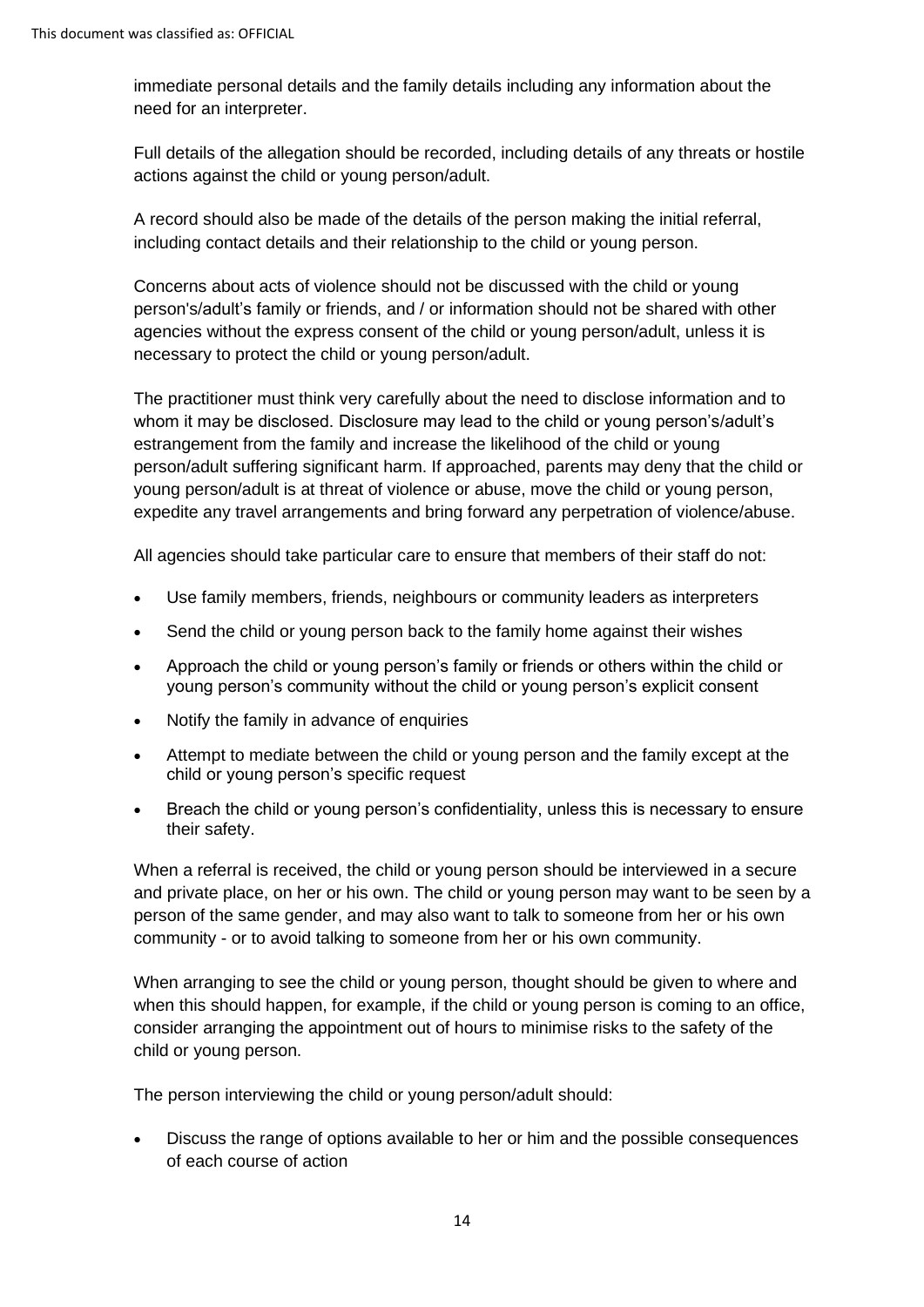- Signpost her or him to an appropriate adviser and / or make the child or young person aware of the right to seek legal advice and representation
- Develop a "cover story" a plausible alternative reason for the child or young person to be at the social work office, police station etc, in case she / he is seen there.

At all times confidentiality and discretion are vitally important.

Information about the child or young person and her / his whereabouts must be kept confidential. Access should preferably be restricted to named members of staff. This includes both paper-based and computer records.

Before making any enquiries, the worker should consider whether there is a risk that the family will become aware that these enquiries are being made.

When considering disclosure of confidential information to another person or agency, the child or young person should be informed, the reasons explained, and their consent sought as appropriate.

Workers should be aware that some families will be intent on finding the child or young person and often private investigators have been used to do this. Many times the family may approach a third party such as a local Councillor or MP with an apparently reasonable request to contact the child or young person; do not provide information without checking with a manager and the child or young person first.

Consideration should also be given to restricting access to electronic records to ensure that employees who may be members of the victim's community cannot view information which may be subsequently unlawfully disclosed to the family and lead to family members being able to trace the victim.

## **Support and Advice for Victims**

For children and young people who stay at home they should be offered support regarding safety / escape plans and the option to deposit their DNA, passport number, finger prints and photograph with the Police. It is essential to devise a way of contacting them discreetly without placing them at increased risk of harm. This should include a code word to ensure that contact has been made with the right person. Consideration should also be given to the possibility that written communications including emails may be intercepted and that telephone communications may be detected, for example, through the phone bill.

A child or young person who wishes to leave the family home will need a leaving strategy. This will include issues such as; *Where could they go in an emergency?* If the child or young person is in immediate danger, it may be necessary to consider admission to local authority accommodation, an [Emergency Protection Order](http://trixresources.proceduresonline.com/nat_key/keywords/emerge_prot_order.html) or Police Protection. In this situation it is not appropriate to rely on the extended family to provide a place of safety unless the child or young person can identify a relative in whom they have absolute trust. It may be necessary to place the child or young person outside her or his community and in a different local authority area.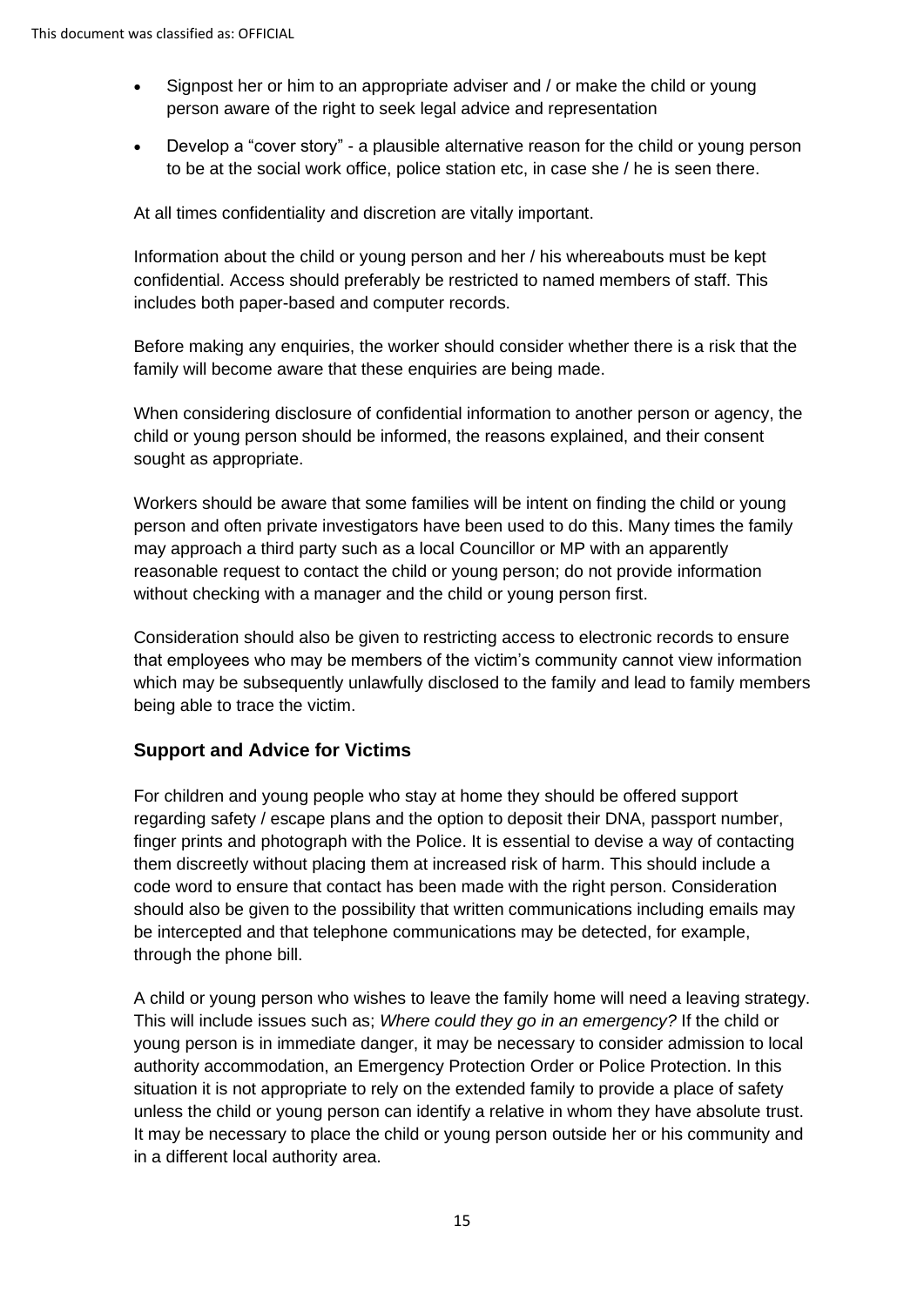If the child or young person wishes to remain in the family home A safety plan should be put in place with the child or young person; looking at how to raise the alarm if there are concerns about increased risk to safety; having access to emergency money; having an escape plan.

A child or young person may be taken overseas to protect honour or Izzat and they may be forced to marry. Any such concerns should be taken seriously, but the arrangement of an extended holiday should not be assumed to imply violence or that a forced marriage is planned. As much of the following information as possible should be gathered so that action can be taken, if necessary:

- Any addresses where the child or young person may be staying while overseas
- Potential spouse's name
- Date of proposed wedding
- Addresses of extended family members in UK and overseas
- Details of travel plans, including estimated return date, and people likely to accompany the child or young person
- Note of their passport number and the date and place of issue
- Give the child or young person the address and phone number of the British Embassy in the country to which they are travelling
- Establish a safe means to make contact with the child or young person, e.g. a mobile phone that will work overseas
- Encourage the child or young person to memorise at least one telephone number and e-mail address
- Ask the child or young person for details of a trusted person in the UK with whom they will keep in contact whilst overseas, who will act on their behalf and who can be approached if they do not return
- Take a written statement from the child or young person that they want the social worker (or another person) to act on their behalf if they do not return by a certain date
- Ask the child or young person to make contact without fail on their return
- Record some information that only the child or young person will know this may help later in confirming their identity.

If there is a clear risk of violence or Forced Marriage and the risk is imminent, it may be necessary to take emergency action to remove the child or young person from home in order to protect them and prevent the travel abroad. For further information about Forced Marriage and children see Paragraph 10 HM GOV Multi- [Agency Guidelines-](https://assets.publishing.service.gov.uk/government/uploads/system/uploads/attachment_data/file/322307/HMG_MULTI_AGENCY_PRACTICE_GUIDELINES_v1_180614_FINAL.pdf) Handling [Cases of Forced Marriage.](https://assets.publishing.service.gov.uk/government/uploads/system/uploads/attachment_data/file/322307/HMG_MULTI_AGENCY_PRACTICE_GUIDELINES_v1_180614_FINAL.pdf) 

Children or young people may run away from home to escape the threat of viole violence face particular difficulties. Agencies may be criticised for providing support and protection